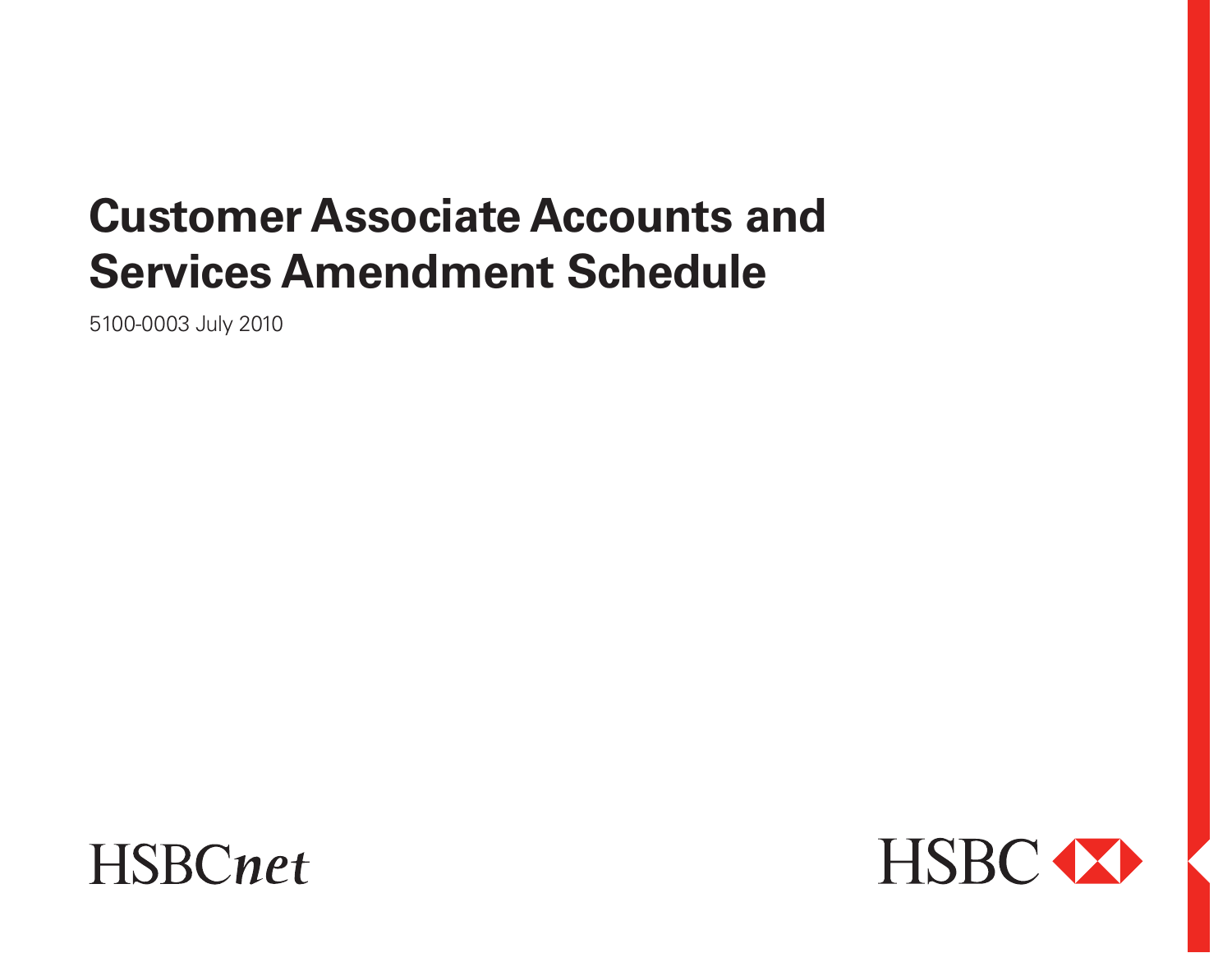**For Bank Use Only: Customer ID**

Customer Associate Details

# **Customer Associate HSBC***net*

Customer Details

This Customer Associate section should be completed for each separate legal entity whose accounts will be reported on each specific E-Channel for the Customer to access. You may copy this section if you have more than one Customer Associate.

| CUSTOFFIEL DETAILS                       | <b>CUSTOFFIEL ASSOCIATE DETAILS</b> |  |
|------------------------------------------|-------------------------------------|--|
| <b>Full Customer Name</b>                | Full Associate Name                 |  |
| Principal Bank<br>(i.e. Customer's Bank) | Address                             |  |
|                                          |                                     |  |
|                                          |                                     |  |
|                                          | Postal Code                         |  |

Postal Code

## Customer Associate Letter of Authority

### **To: Principal bank (named above) From: Customer Associate (named above) Account Holding Bank (s) (named above)**

The Customer has entered into an agreement with the Principal Bank (the 'Customer Agreement') under which the Customer may use the relevant E-Channels Accounts, Services and E-Channel Schedule from time to time to access, view and transact on certain bank accounts. We have appointed the Customer as our agent to access our accounts defined in the E-Channels Customer Associates Accounts, Services and E-Channel Schedule or such other accounts as may be notified to you by the Customer or Customer Associate from time to time (the 'Accounts') in accordance with this Customer Associate Letter of Authority.

1. We hereby authorise the Principal Bank and the Account Holding Bank(s) to provide the Customer with access to the Accounts in accordance with this Customer Associate Letter of Authority.

2. We confirm the Customer is entitled to view and transact on and use the other services available via the respective E-Channels from time to time in relation to the Accounts. We confirm the Customer is entitled to agree on our behalf applicable terms from time to time relating to the access and use of the Accounts.

3. We represent and warrant that we have full legal and corporate authority to appoint the Customer for the purposes stated herein.

We shall be bound by all actions of the Customer taken in respect of the Accounts and shall ratify and confirm all things done by the Customer on our behalf in accordance with the purposes stated herein.

The appointment of the Customer shall remain in full force and effect until the day following 7 days after the Principal Bank receives written notice of revocation signed by our authorised signatory(ies) or until termination of the appointment of the Customer by operation of law.

We have taken all necessary action to authorise the entering into of this Customer Associate Letter of Authority, the person(s) who sign below have been duly authorised to sign this Customer Associate Letter of Authority, and the Customer Associate Letter of Authority and such authorizations are in accordance with the applicable constitutional documents of the Customer Associate.

This Customer Associate Letter of Authority is governed by and will be construed in accordance with the Governing Law set out in the section entitled Principal Bank and Governing Law in Section 1. The parties irrevocably submit to the non-exclusive jurisdiction of the courts of that named jurisdiction in respect of any proceedings which may be initiated in connection with this Customer Associate Letter of Authority.

### **Signed for and on behalf of the Customer Associate.**

Full Name in BLOCK letters

Job Title

Signature of Authorised Representative

Full Name in BLOCK letters

Job Title



| Date |  |  |
|------|--|--|

Date